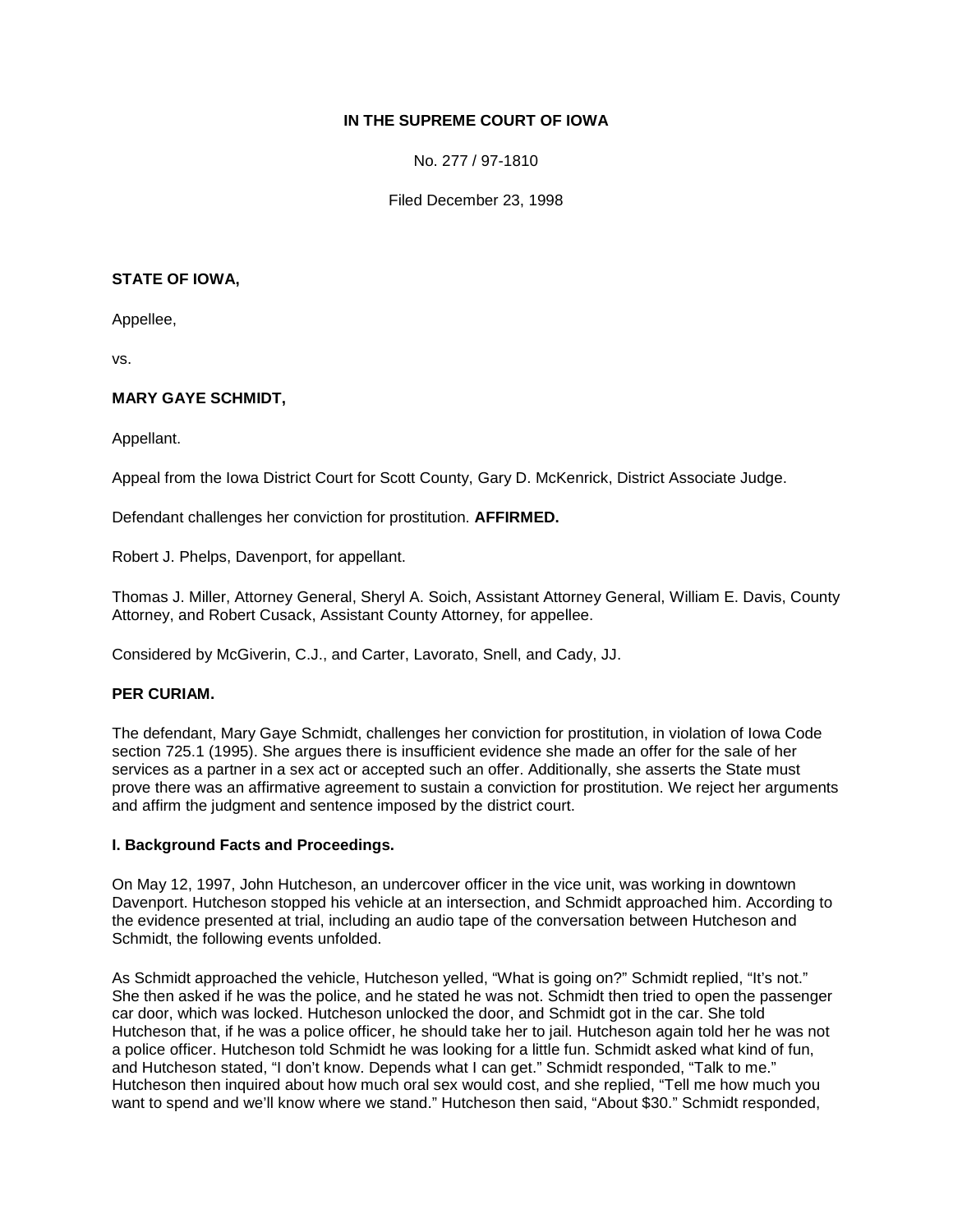"\$40 and we could have a really good time." Hutcheson then asked what she meant by that statement, and she said that he would have a really nice time. Schmidt then changed the subject. Eventually, Hutcheson asked her if he could have oral sex and sexual intercourse for the forty dollars. Schmidt told him she would not talk about specifics, but reiterated that he could have a really nice time. Hutcheson responded, "Okay." Schmidt then gave him directions to "a real secluded spot." After noticing they were being followed, Schmidt asked Hutcheson again if he was a police officer and told him to stop and get a drink at a bar. Soon thereafter they were pulled over by the other officers, and Schmidt was arrested for prostitution[.\[1\]](http://www.iowacourts.gov/About_the_Courts/Supreme_Court/Supreme_Court_Opinions/Recent_Opinions/19981223/97-1810.asp?Printable=true#fn1)

Following a bench trial, the court ruled the State satisfied its burden of proving prostitution based upon its observations, common sense, experience, and judgment of Hutcheson's credibility. It concluded the conversation between Schmidt and Hutcheson culminated in an agreement that for forty dollars Schmidt would show him "a really good time." Based upon the circumstances and the tone of the conversation, the court found the defendant guilty of prostitution. The court sentenced Schmidt to an indeterminate twoyear prison term.

### **II. Issues on Appeal.**

Schmidt argues she did not offer or agree to be a partner in a sex act for money. Essentially, she contends her words were too ambiguous to constitute an offer, and she never accepted Hutcheson's offer. Additionally, she urges us to adopt as an element of the offense of prostitution that there be evidence of an affirmative agreement to sustain a conviction.

The State argues Schmidt is playing a game of semantics. Based upon the entire conversation, it contends a reasonable fact finder could conclude Schmidt was offering her sexual services for forty dollars. Additionally, the State argues section 725.1 does not require there be an affirmative agreement, only an offer, and urges us not to read such a requirement into the statute.

## **III. Is There Substantial Evidence of an Offer?**

Before turning to the issues raised, we note "[i]nferences and presumptions are a staple of our adversary system of fact-finding." *State v. Simpson*, 528 N.W.2d 627, 632 (Iowa 1995) *(*quoting *Ulster County Ct. v. Allen*, 442 U.S. 140, 156, 99 S. Ct. 2213, 2224, 60 L. Ed. 2d 777, 791 (1979)). The jury or fact finder may consider all of the evidence and derive any reasonable inferences therefrom. *See id.* at 632-33. Circumstantial and direct evidence is equally probative. *See* Iowa R. App. P. 14(f)(16); *State v. Boley*, 456 N.W.2d 674, 679 (Iowa 1990).

Additionally, a district court's finding of guilt is binding upon us unless there is not substantial evidence to support the finding. *State v. Abbas,* 561 N.W.2d 72, 74 (Iowa 1997). In reviewing challenges to the sufficiency of evidence, we view the evidence in the light most favorable to the State. *Id.* We will give consideration to all the evidence, not just the evidence supporting the verdict. *Id.* Evidence is substantial if a rational trier of fact could have found the essential elements of the crime beyond a reasonable doubt. *Id.*

With these general principles to guide us, we now consider Schmidt's arguments.

Schmidt asserts she did not make an offer of sex for money to Hutcheson or, alternatively, she did not accept his offer to pay her for sex. For the following reasons, we conclude a reasonable fact finder could easily conclude she made an offer to sell her services for money.

Iowa Code section 725.1 provides: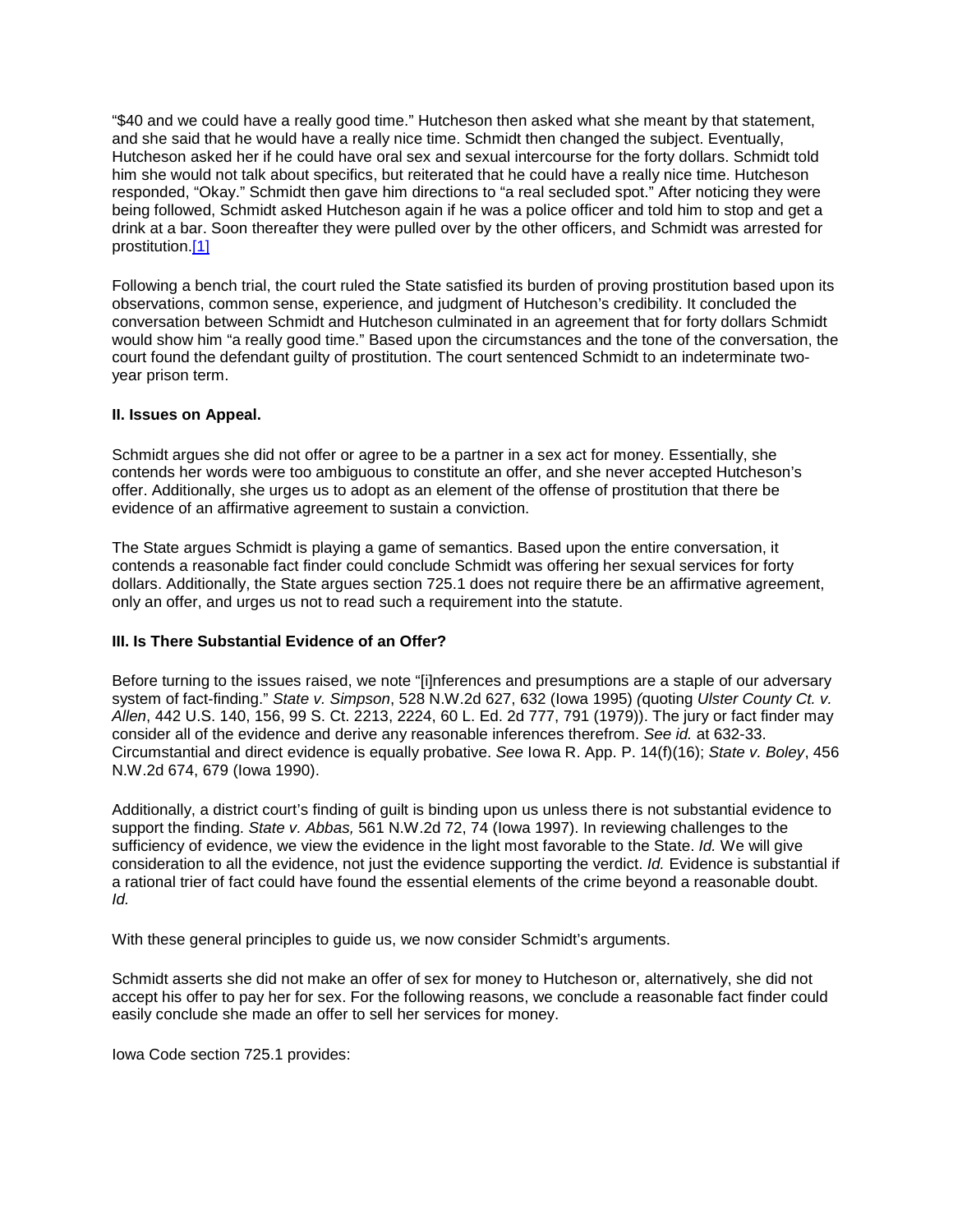A person who sells or *offers for sale* the person's services as a partner in a sex act, or who purchases or offers to purchase such services, commits an aggravated misdemeanor.

#### (Emphasis added.)

The key inquiry is whether Schmidt made *an offer* for the sale of her services as a partner in a sex act. She wishes us to view her statements in isolation, arguing her words do not constitute an offer because she made no reference to a specific sexual act but only stated they could have a really good or really nice time. Other jurisdictions, however, have concluded that an individual need not utter any "magical" words to constitute an offer: "[A]n offer need not be explicit, but may be implied by the defendant's words and actions." *State v. Oanes*, 543 N.W.2d 658, 662 (Minn. Ct. App. 1996); *see also People v. DeBartolo,* 610 N.E.2d 131, 138 (Ill. App. Ct. 1993) (the offer or agreement may be implied from the words and actions of the defendant taken in context); *Williams v. State*, 256 N.E.2d 913, 913-14 (Ind. 1970) (offer was implicit in appellant's words and actions taken in context); *State v. Dodson*, 565 P.2d 291, 525-26 (Kan. 1977) (offer can be implicit from defendant's words and actions to sustain conviction for promoting prostitution)*; City of St. Louis v. Long*, 395 S.W.2d 481, 483 (Mo. Ct. App. 1965) (promise or agreement to engage in sexual intercourse need not be in any particular form of words).

We disagree with Schmidt's assertion that she did not make an offer. Her conduct and statements when taken in context support the trial court's conclusion that she made an offer to sell her services. Schmidt got into a stranger's vehicle, repeatedly asked him if he was a police officer, prompted him to talk to her after he told her he was looking for a little fun, asked him how much he was willing to spend for fellatio, made an offer for forty dollars that was accepted by the officer, and gave him directions to a secluded place. Based upon this evidence, a reasonable fact finder could easily conclude Schmidt made an offer for the sale of her services.

Concededly, Schmidt was very careful not to talk about any specifics; however, her responses taken in context with Hutcheson's inquiries show that her intentions were not innocent or ambiguous. Her statement–that for forty dollars they could have a really good time–was in response to Hutcheson's direct and explicit proposition. The totality of the circumstances indicate Schmidt made an offer to sell her services. To require any "magic words" or the utterance of the word "offer" would permit the circumvention of section 725.1 and dilute its purpose of prohibiting the commercial exploitation of sexual gratification. *See State v. Foster*, 356 N.W.2d 548, 550 (Iowa 1984).

In this case, common sense, the context of the statements, and the totality of the circumstances revealed to the trial court that Schmidt was offering her services for hire. We agree and affirm Schmidt's conviction on this ground.

## **IV. Is an Affirmative Agreement an Element of the Offense?**

As an alternative argument, Schmidt contends the State should be required to prove an affirmative agreement existed to sustain a conviction for prostitution. As previously stated, section 725.1 prohibits a person from "sell[ing] or offer[ing] for sale the person's services as a partner in a sex act." Iowa Code § 725.1. Nowhere in the statute do the words "agree" or "agreement" appear.

The power to define a crime lies with the legislature. *State v. Durgin*, 328 N.W.2d 507, 509 (Iowa 1983). "The ultimate goal in interpreting statutory language is to ascertain and give effect to the intention of the legislature." *Foster*, 356 N.W.2d at 550. When a statute's terms are unambiguous and its meaning is plain, this court will not second-guess legislative intent. *See State v. Bond*, 493 N.W.2d 826, 828 (Iowa 1992). Statutory words should be given their ordinary meaning unless it is clear that a different meaning was intended or such a construction would defeat the manifest intent of the legislature. *Id.*